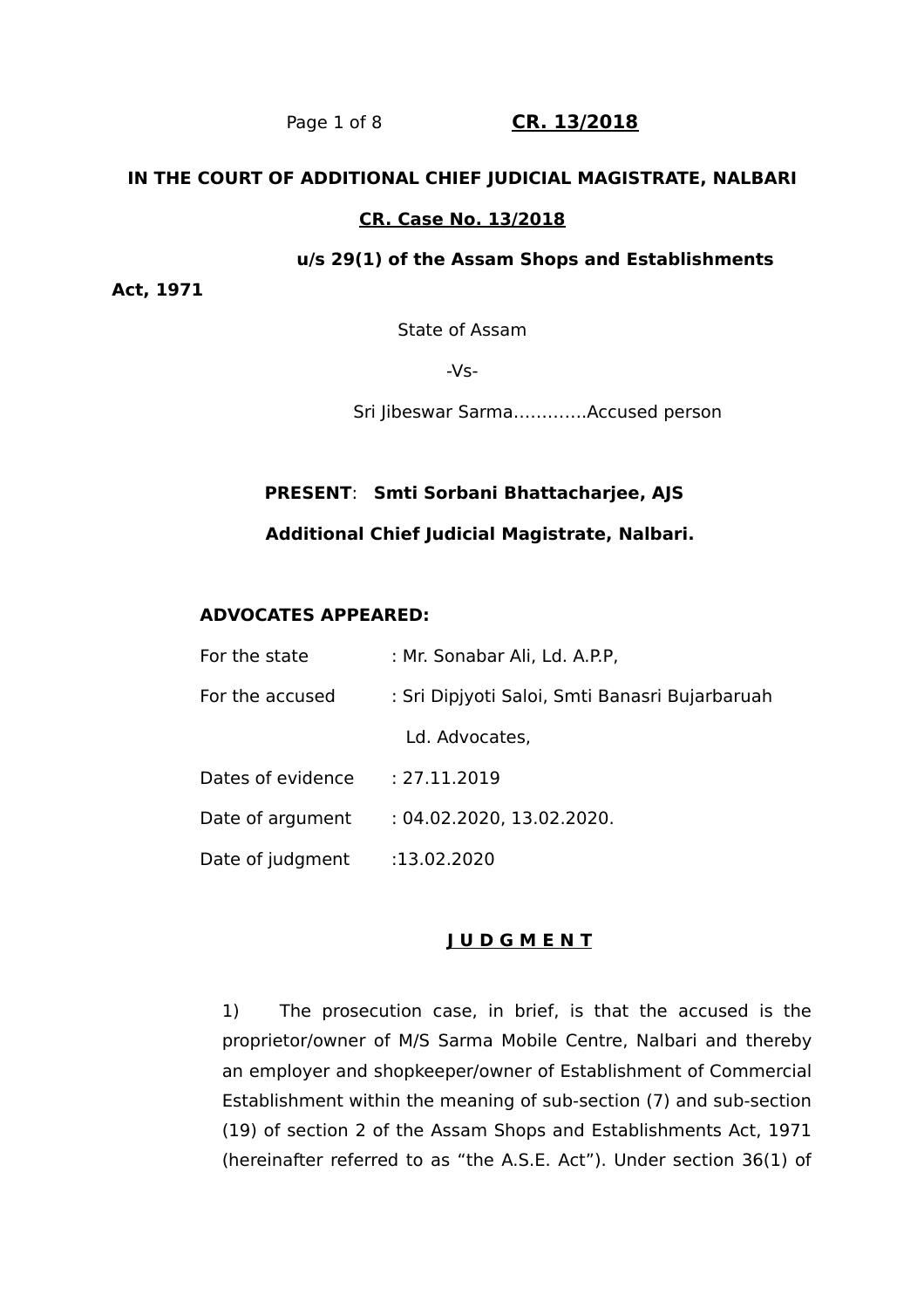#### Page 2 of 8 **CR. 13/2018**

the A.S.E. Act, as amended up-to-date, and Rule 49 of the Assam Shops and Establishments Rules, 1976 (hereinafter referred to as "the A.S.E. Rules"), the accused is required to register his establishment/shop and thereafter renew the same in every calendar year. On 06.03.2018, Smti Plabita Bordoloi, Labour Inspector and Inspector under the A.S.E. Act, Nalbari, called upon the accused for registration of his establishment/shop by issuing a letter but the accused did not respond. Accordingly, Smti Plabita Bordoloi has filed the complaint before Ld. Chief Judicial Magistrate, Nalbari against the accused for violation of section 36(1) and Rule 45 for which the accused is punishable under section 29(1) of the said Act.

2) On receipt of summons from this Court, the accused Sri Jibeswar Sarma (hereinafter referred to as "the accused") appeared before this Court. A copy of the complaint (offence report) was furnished to him. The particulars of offence u/s 29(1) of the Assam Shops and Establishment Act, 1971, was read over and explained to the accused to which he pleaded not guilty and claimed to face trial.

3) The prosecution, in order to prove its case, examined one witness, namely:- Smti Plabita Bordoloi as PW-1.

4) After the closure of prosecution evidence, the accused was examined u/s 313 of the Cr.P.C. wherein he admitted that in the year 2018 he newly opened a mobile store and did not obtain the required license. After receiving notice, he went to the concerned office after one month and the concerned officer told him that the license cannot be issued as the case has already been forwarded to the Court. He declined to adduce any evidence in his defence. Heard the argument from both the sides.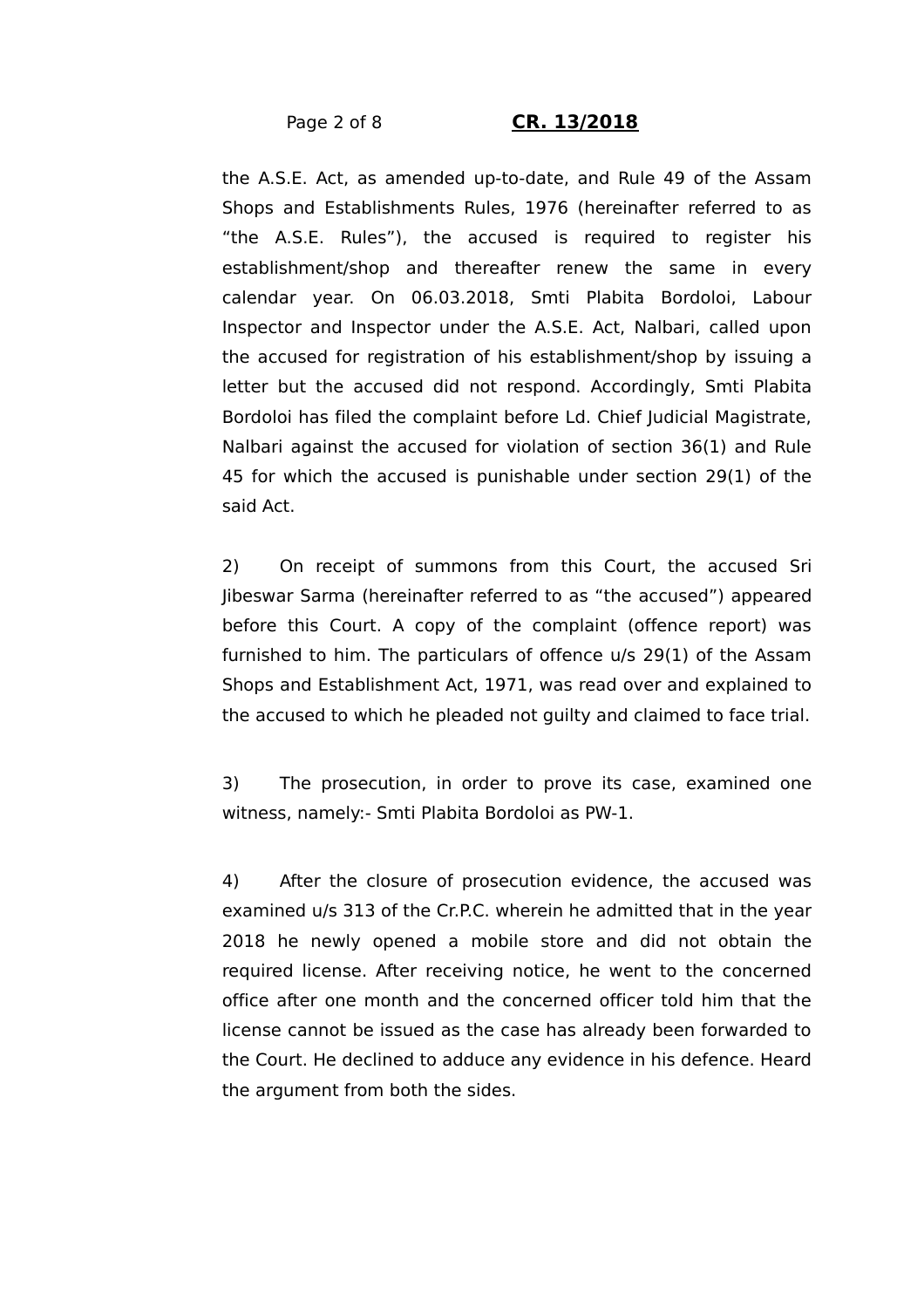## Page 3 of 8 **CR. 13/2018**

## 5) **Point for Determination**:-

 The point which is required to be determined for a just decision in the case at hand is as follows:

(i) Whether the accused contravened Section 36(1) of the Assam Shops and Establishment Act, 1971 and Rule-45 of the A.S.E. Rules, and thereby committed an offence punishable under section 29(1) of the A.S.E. Act ?

#### **Discussion, decision and reasons therefor** :-

6. Before I discuss the evidence tendered on record in the case at hand, let me have a glance at Section 36(1) of the A.S.E. Act and Rule 45 of the A.S.E. Rule, the contravention of which has been alleged.

7. Section 36 of the A.S.E. Act deals with **Registration of establishment**. Section 36(1) provides that every employer shall have his establishment registered under this Act. The registration shall be valid for a calendar year and thereafter shall be renewed for every calendar year.

8. Rule 45 of the A.S.E. Rules, which deals with **Registration of establishment and application for registration**, provides as follows:

"Within thirty days from the date of enforcement of these rules in case

 of an establishment existing on that day and within thirty days from the date of commencement of the business in the case of a new establishment, the employer of every establishment shall apply for registration under the Act to the Chief Inspector or the officer authorised by him in this behalf in Form 'O' prescribed for the purpose in duplicate and in print together with the original copy of the treasury challan depositing the requisite amount of fees specified in Schedule-I…"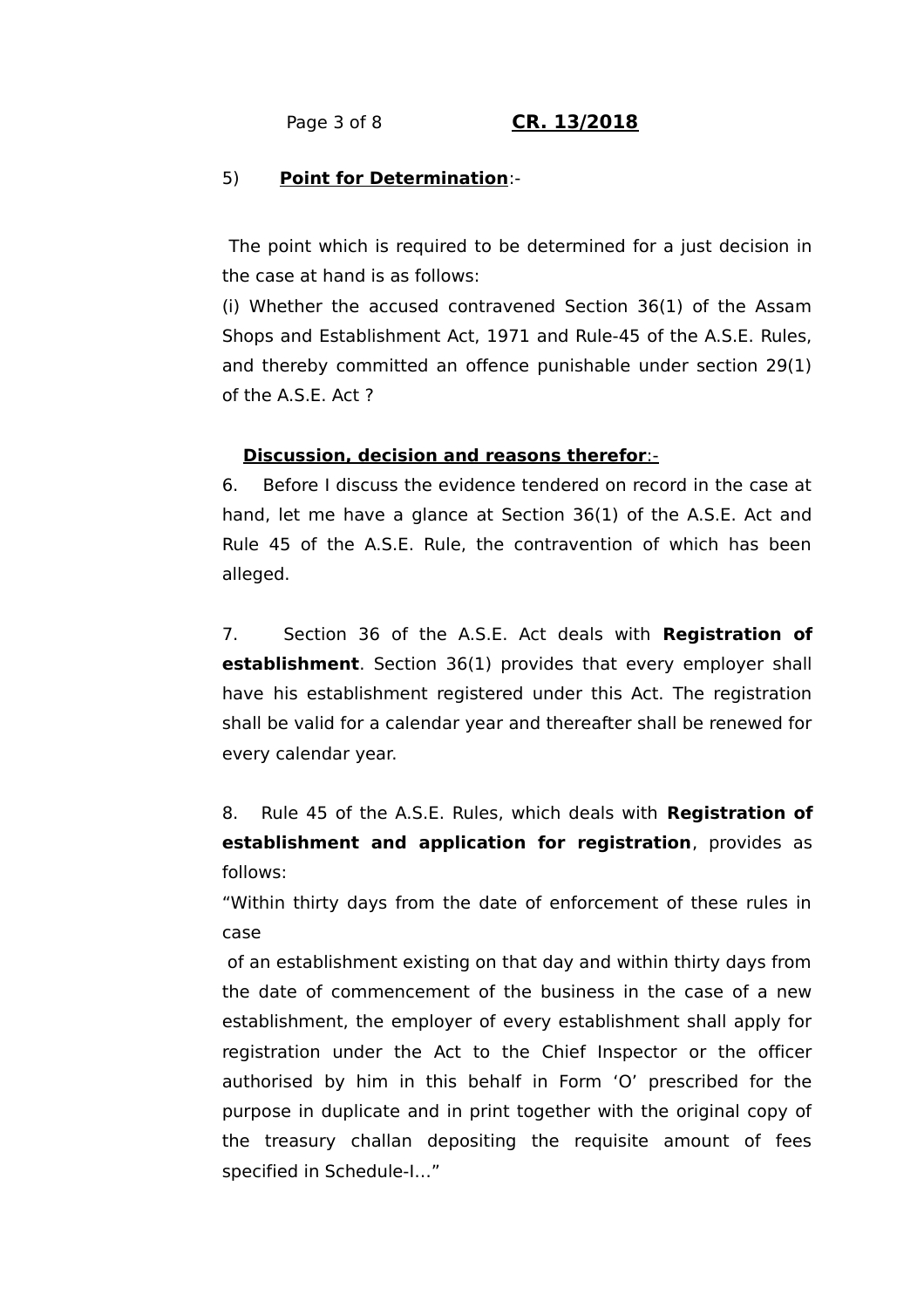9. Having taken stock of the above provisions let me now proceed to discuss the evidence tendered on record.

10. PW-1 Plabita Bordoloi deposed that she filed this case against Jibeswar Sarma. Jibeswar Sarma has one shop at L.N.B road, Nalbari by the name Sarma Mobile Store. Jibeswar Sarma did not have any license under Assam Shops and Establishment Act, 1971. On 06/03/2018 one notice was issued to Jibeswar Sarma to obtain the required licence within 7 days, but he failed to obtain the license. On 02/08/2018 she filed complaint against Jibeswar Sarma. Exhibit 1 is the complaint and Exhibit 1(1) is her signature. Exhibit 2 is the notice issued to Jibeswar Sarma and Exhibit 2(1) is her signature.

 PW-1 during her cross-examination admitted that it is not stated clearly in her complaint petition as to whether the accused failed to obtain license of his shop or failed to renew the license. She has not submitted any documents to show that she inspected the shop of Jibeswar Sarma. She has not mentioned the date in her complaint on which she inspected the shop of Jibeswar Sarma. She has not mentioned in her complaint as to who served the notice upon Jibeswar Sarma. She has not mentioned the date in her complaint on which the accused person received the notice. She does not remember the name of the peon who served the notice upon Jibeswar Sarma. She does not know whether Exhibit-2 notice bears the signature of Jibeswar Sarma. She does not know the date when Jibeswar Sarma established his shop. She denied the suggestion that Jibeswar Sarma was not running the shop and she filed a false case against Jibeswar Sarma. She denied the suggestion that this case was filed illegally while the process of registration of shop was under consideration.

11. From the evidence on record, it appears that PW-1 has nicely deposed about all the relevant facts leading to the institution of the instant case. She has deposed about the issuance of notice to the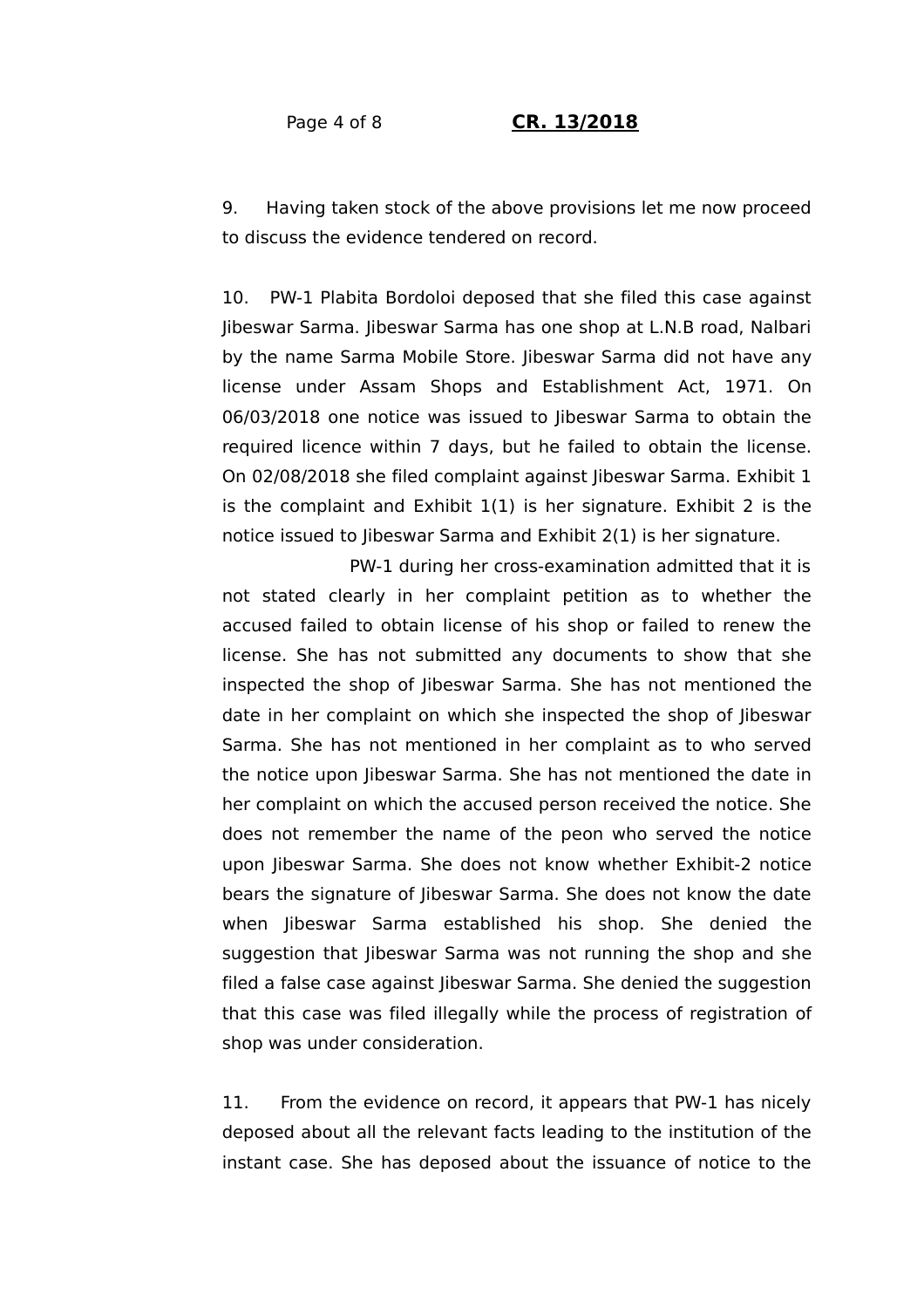#### Page 5 of 8 **CR. 13/2018**

accused to get the registration within 7(seven) days, and about the non-responding by the accused. It has also come in the evidence on record that the registration of the shop was not done as per the Rule which is even admitted by the accused in his statement recorded U/S 313 of CrPC. In his statement recorded U/S 313 of CrPC accused has admitted that in the year 2018 he newly opened a mobile store and did not obtain the required license. Furthermore, on perusal of Ext-2 (notice dated 06.03.2018) it is seen that it was received personally by the accused on the next day i.e. on 07.03.2018 but he failed to register his shop/ establishment within the period of 7 days as per the notice. From the evidence of PW-1 it is apparent that he did not respond to the notice. The evidence of PW-1 gets support from the admission of accused in his statement U/S 313 of CrPC wherein he has admitted that after receiving notice, he went to the concerned office after one month and the concerned officer told him that the license cannot be issued as the case has already been forwarded to the Court. The learned Counsel for the accused crossexamined PW-1 at length but could hardly impeach his credibility.

12. No matter, there is no mention in the complaint or in the evidence of PW-1 that on which date accused had opened his shop/ establishment. Fact remains that the accused himself has admitted that in his statement U/S 313 of CrPC that he did not obtain the required license for his newly opened mobile store. Needless it is to mention here that a complaint need not contain every detail of the alleged occurrence. It would suffice if it contains the gist of the alleged occurrence. The sole testimony of PW-1 is, in my considered opinion, wholly reliable and acceptable. Furthermore, PW-1 is the Labour Inspector and Inspector under the A.S.E. Act and hence an appropriate authority to depose in that connection. There is hardly any reason to disbelieve her with regard to the factum of registration of the shop/establishment of the accused. The defence could not make out any justifiable reason to disbelieve the evidence of a public officer. The defence failed to prove existence of any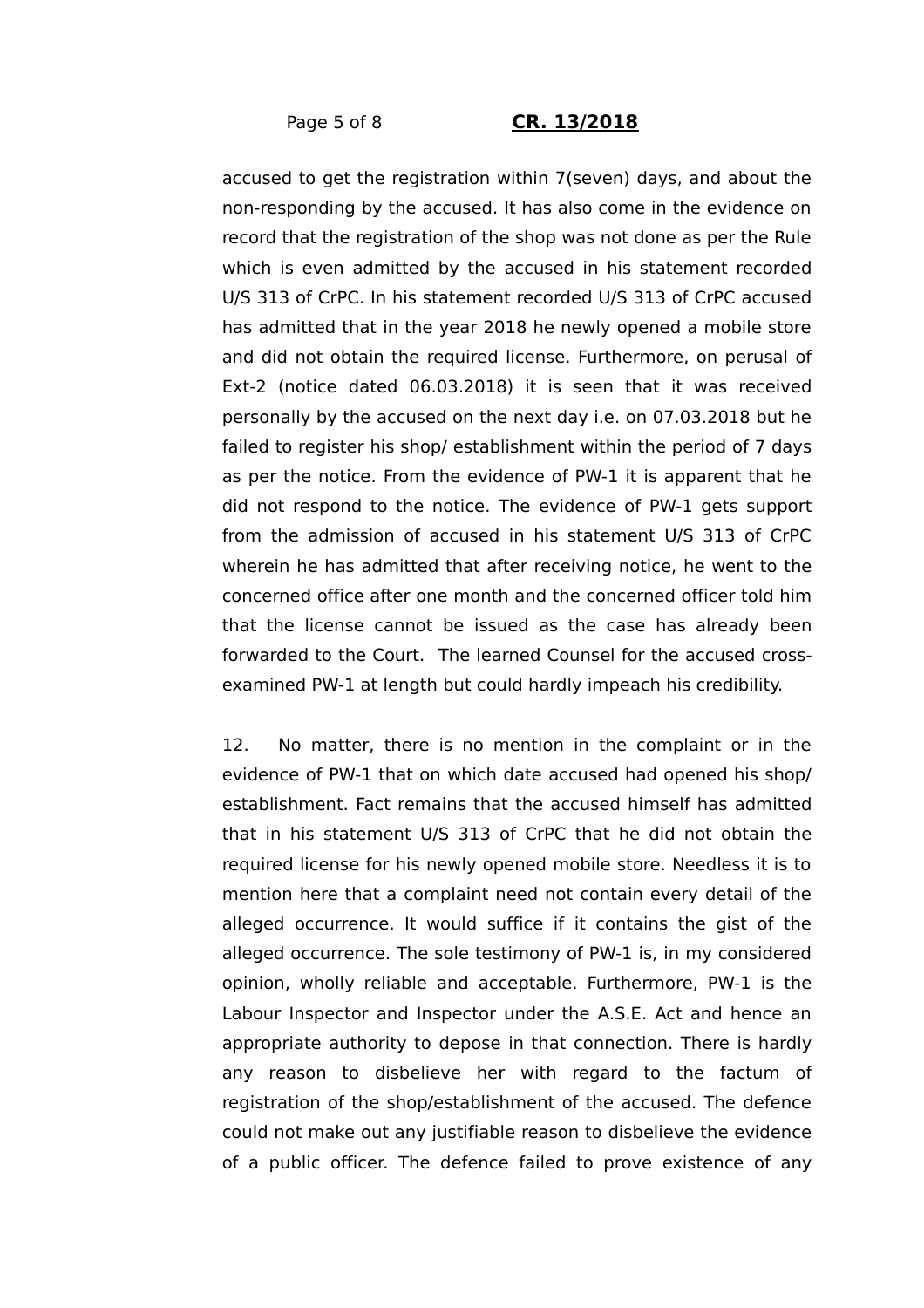### Page 6 of 8 **CR. 13/2018**

enmity of PW-1 with the accused in order to satisfy this Court that PW-1 had falsely or with ulterior motive or for any previous grudge implicated the accused in this case. The accused has not adduced any documentary evidence in this case to prove that he had done registration of his mobile store as required under the Act and the rules there under.

13. In view of the above discussion, I am inclined to arrive at the conclusion that the accused has contravened the provisions contained in section 36(1) of the A.S.E. Act and Rule 45 of the A.S.E. Rules. The prosecution has been able to bring home the accusation u/s 29(1) of the A.S.E. Act against the accused beyond all reasonable doubt. Therefore, the accused is found guilty for commission of offence under section 29(1) of the A.S.E. Act.

### **ORDER**

14. The accused is, accordingly, convicted under section 29(1) of the Assam Shops and Establishments Act, 1971. Considering the nature of offence, and taking note of the fact that contravention of the aforesaid provisions would lead to the flouting of the law and promote lawlessness, I am not at all inclined to extend the benefit under the Probation of Offenders Act to the accused convict.

15. Accused is heard on the point of sentence. He prayed for leniency saying that he will apply for the registration immediately and will renew it every year as per the Act. Taking into account, however, the aspect that this is the first offence on the part of the accused convict and that in his statement U/S 313 of CrPC he has himself admitted that he had not obtained the required license, I am inclined to deal with the accused convict a bit leniently while sentencing him in this case. The accused convict is, accordingly, sentenced under section 29(1) of the Assam Shops and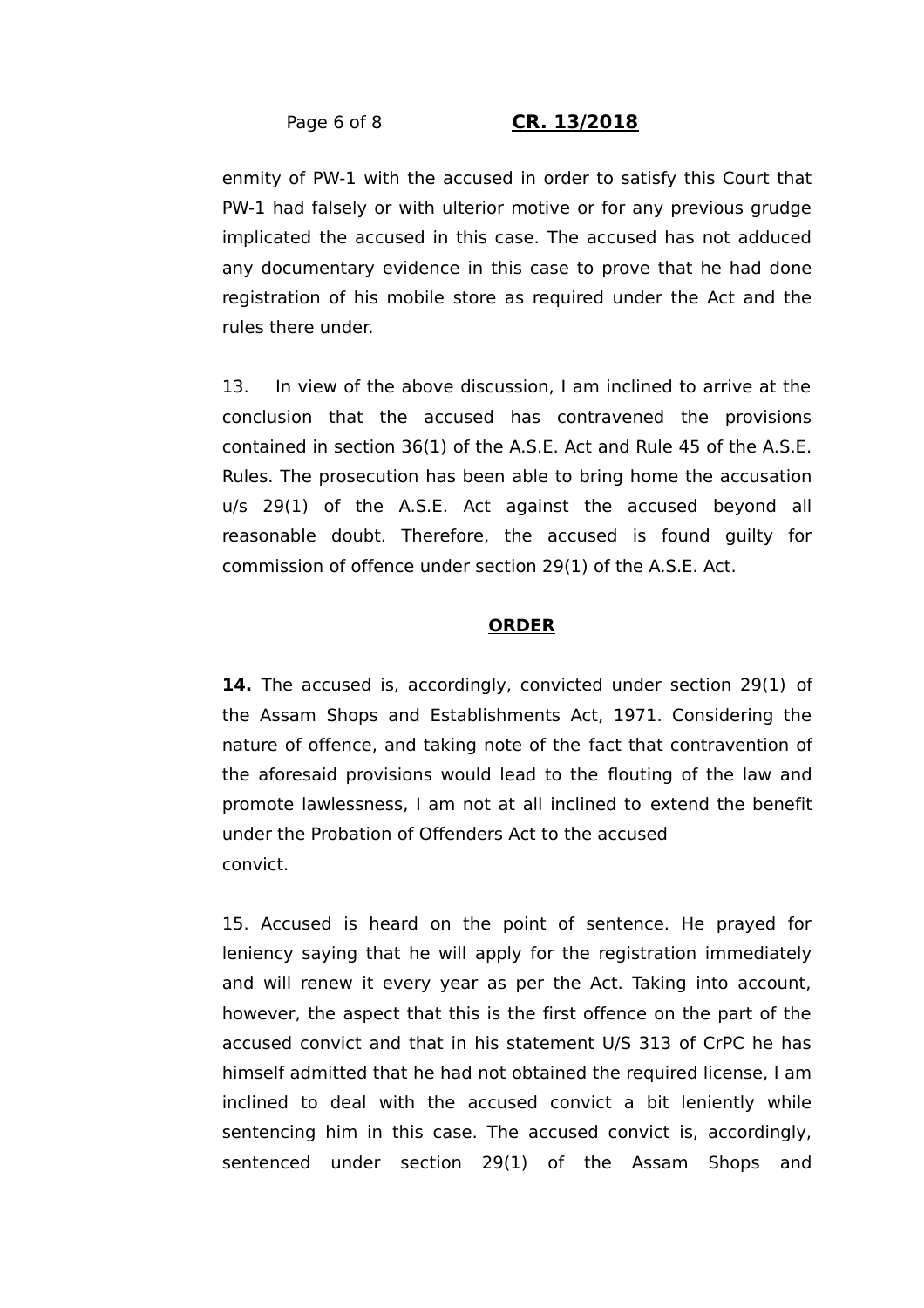Page 7 of 8 CR. 13/2018

Establishments Act, 1971, to pay a fine of Rs. 1,000/- (rupees one thousand only) in default to undergo simple imprisonment for 3 months.

16. Furnish a free copy of this judgment to the accused/convict forthwith.

**Given under my hand and the seal of this Court on this the 13th day February, 2020**

> **Smti Sorbani Bhattacharjee, AJS Addl. Chief Judicial Magistrate, Nalbari**

# **APPENDIX**

**Witness for the complainant side:**